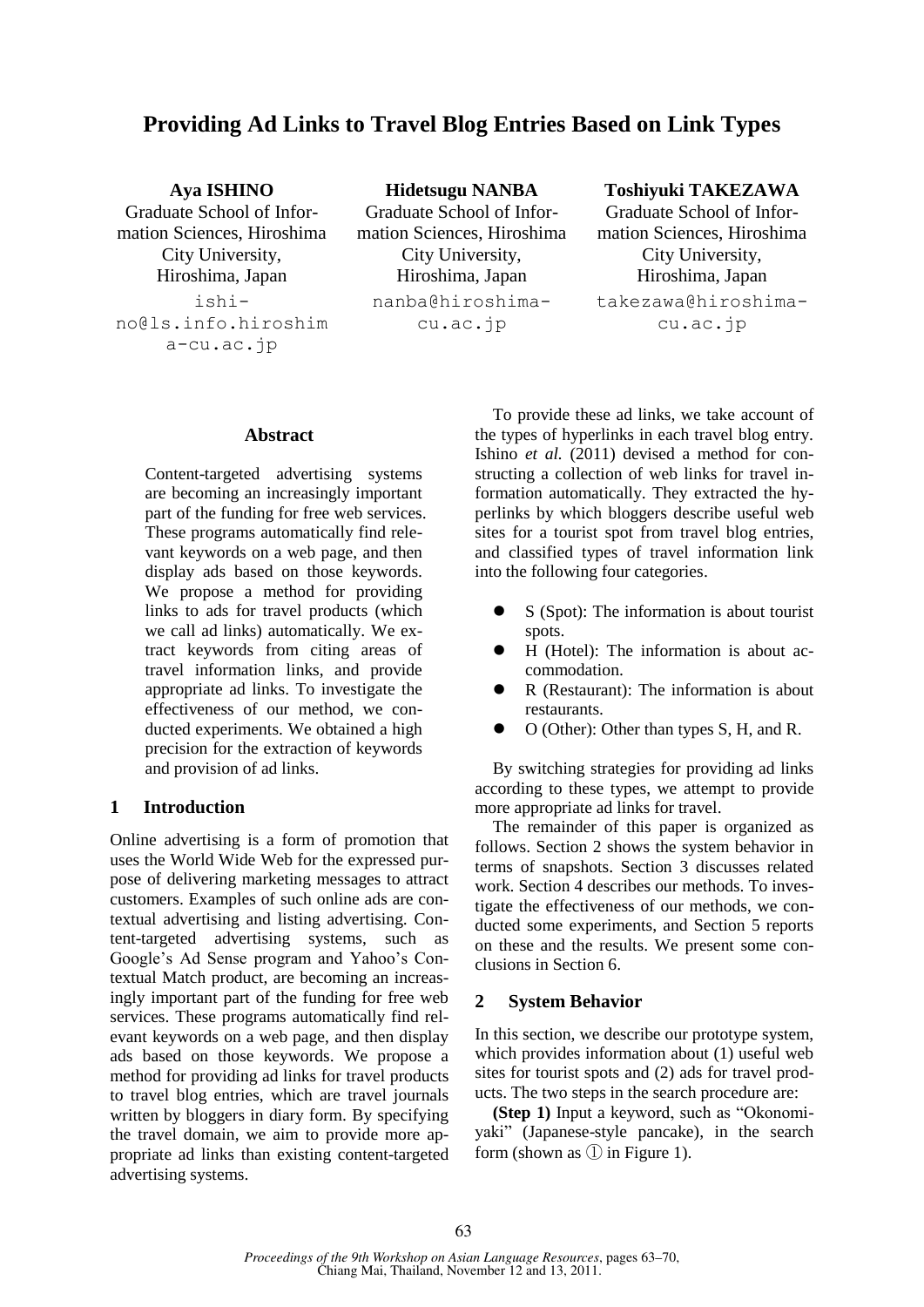**(Step 2)** Click the "link" button (shown as ②) to generate a list of URLs for web sites related to the keyword together with automatically identified link types using Ishino's method (Ishino et al. 2011), the context of citations ("citing areas"), by which the authors of the travel blog entries describe the sites, and ads for travel products related to the citing areas. We classified link types into the four categories described above.

**(Step 3)** Click the "link"(shown as ③) to display detailed information of ads for travel products (shown in Figure 2).

We propose a method for providing ad links to travel products corresponding to the link type.



Figure 1. A list of travel information links together with automatically inserted ad links



Figure 2. An example of a web page for a travel product

# **3 Related Work**

In this section, we describe some related studies. Recommendation systems provide a promising

approach to ranking commercial products or various documents according to a user's interests. These systems can be classified into two categories by their underlying method of recommendation: (1) collaborative filtering (Goldberg *et al.* 1992) and (2) content-based filtering (Sarwar *et al.* 2000). We focus on the online advertising using the content-based filtering techniques.

Examples of online advertising are listing advertising and contextual advertising. Listing advertising is a method of placing online ads on web pages that show results from search engine queries. Search advertisements are targeted to match the entered keywords. Fujita *et al.* (2010) showed a system that automatically generates shop-specific listing ads by reusing textual data promoting each shop. They used a restaurant portal site as textual data. We use citing areas of travel information links, and provide ad links to related travel products.

In this paper, we focus on contextual advertising, which is based on keywords automatically extracted from the text of the web page. Keyword extraction is the core task of the contextual advertising system. There are a number of classical approaches to extracting keywords. TF\*IDF uses a frequency criterion to select keywords. Yih *et al.* (2006) showed a learning-based technique using TF\*IDF for contextual advertising. Recently, new methods based on the Wikipedia corpus have been proposed. The Wikify! system (Mihalcea and Csmomai, 2007) identifies keywords in a text, and then links these keywords to the corresponding Wikipedia pages. They identified keywords using a criterion called keyphraseness. They applied their method to English texts. We extract keywords from Japanese citing areas. Therefore, we cannot apply their method for Japanese citing areas.

# **4 Automatic Organization of Travel Information through Blogs**

The task of organizing travel through blogs is divided into two steps: (1) classification of links in travel blog entries, and (2) providing ad links for travel information links. These steps are explained in Sections 4.1 and 4.2.

#### **4.1 Link Classification**

Ishino *et al*. (2011) devised a method for classifying links in travel blog entries into the four categories described in Section 1. The procedure is as follows.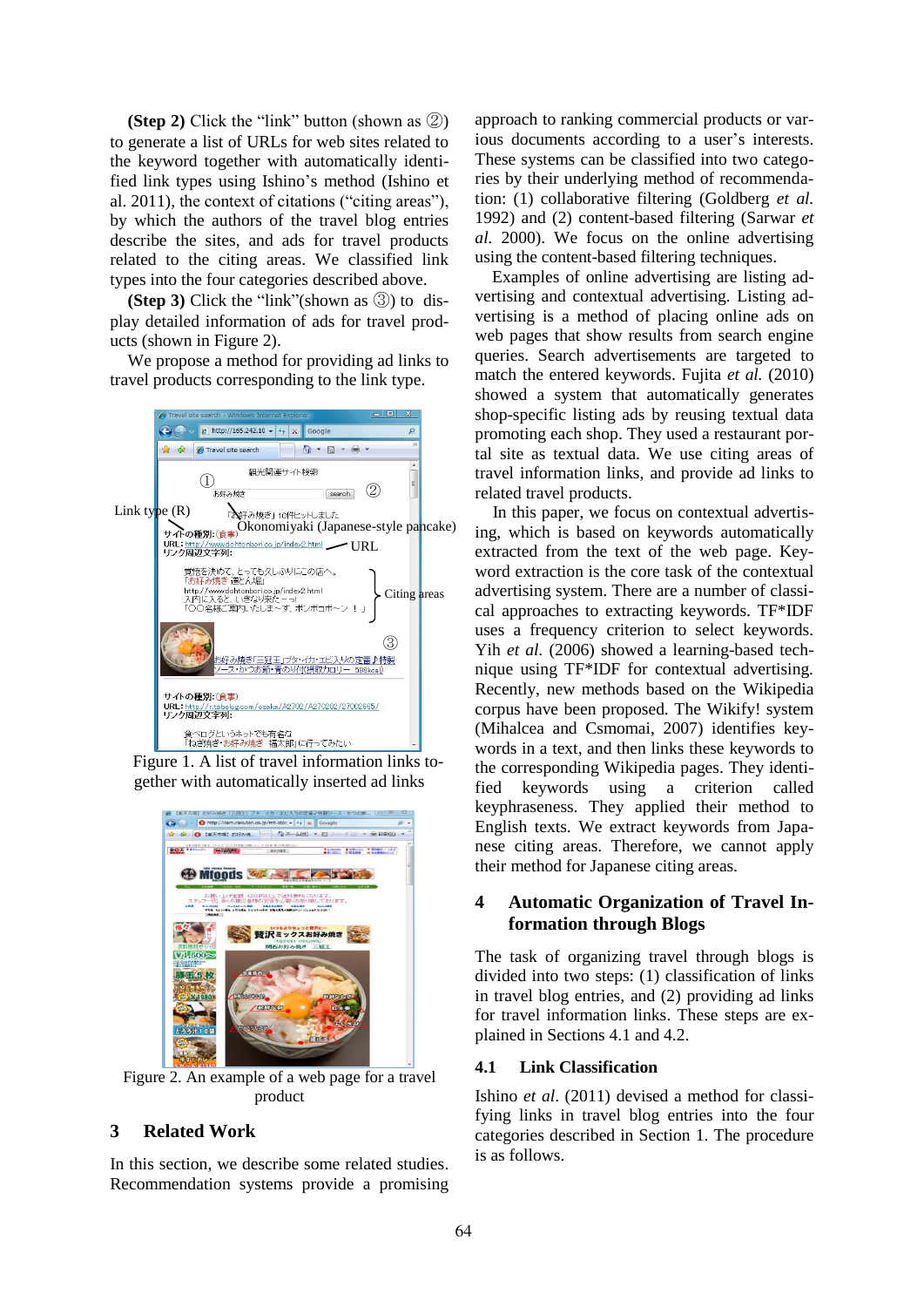- 1. Input a travel blog entry.
- 2. Extract a hyperlink and any surrounding sentences that mention the link (a citing area).
- 3. Classify the link by taking account of the information in the citing area.

In the following, we will explain Steps 2 and 3.

### Extraction of citing areas

Ishino *et al.* manually created rules for the automatic extraction of citing areas. These rules use cue phrases.

# Method of link type classification

They classified hyperlinks automatically. They employed a machine-learning technique using the following features. Here, a sequence of nouns (a noun phrase) was treated as a noun.

- A word.
- Whether the word is a cue phrase, detailed as follows, where the numbers in brackets shown for each feature represent the number of cues (shown in Table 1, Table 2, and Table 3).

| Cue phrase                                                                                          | Number of<br>cues |
|-----------------------------------------------------------------------------------------------------|-------------------|
| A list of tourist spots, collected<br>from Wikipedia                                                | 17,371            |
| Words frequently used in the<br>names of tourist spots, such as<br>"動物園" (zoo) or "博物館"<br>(museum) | 138               |
| Words related to sightseeing,<br>such as "見学" (sightseeing) or<br>"散策" (stroll)                     | 172               |
| Other words                                                                                         | 131               |

Table 1. Cues for type S

| Cue phrase                                                    | Number of<br>cues |
|---------------------------------------------------------------|-------------------|
| Words frequently used in the                                  |                   |
| name of hotels, such as "ホテル"                                 | 9                 |
| (hotel) or "旅館" (Japanese inn)                                |                   |
| Component words for accommo-                                  |                   |
| dation, such as " $\mathcal{P} \square \mathcal{P}$ \" (front | 29                |
| desk) or "客室" (guest room)                                    |                   |
| Words frequently used when                                    |                   |
| tourists stay in accommodation,                               | 14                |
| such as "泊る" (stay) or "チェッ                                   |                   |
| クイン" (check in)                                               |                   |
| Other words.                                                  | 21                |

Table 2. Cues for type H

| Cue phrase                                                                                                            | Number of<br>cues |  |
|-----------------------------------------------------------------------------------------------------------------------|-------------------|--|
| Dish names such as "omelet",<br>collected from Wikipedia                                                              | 2,779             |  |
| Cooking styles such as "Italian"<br>cuisine", collected from Wikipe-<br>dia                                           | 114               |  |
| Words frequently used in the<br>names of restaurants, such as " $\vee$<br>ストラン" (restaurant) or "食堂"<br>(dining room) | 21                |  |
| Words used when taking meals,<br>such as "食べる" (eat) or "おい<br>$UV''$ (delicious).                                    | 52                |  |
| General words that indicate food,<br>such as "ご飯" (rice) or "料理"<br>(cooking)                                         | 31                |  |
| Other words                                                                                                           | 31                |  |

Table 3. Cues for type R

To investigate the effectiveness of their method, Ishino *et al.* conducted an experiment. The evaluation results are shown in Table 4. We applied this model to 17,266 travel blog entries, and classified 4,155 links. The numbers of automatically classified links are shown in Table 5. We call these links travel information links. We describe the method for providing ad links to travel products in the following section.

| Link types | Recall $(\%)$ | Precision (%) |
|------------|---------------|---------------|
|            | 62.5          | 72.7          |
|            | 64.9          | 81.3          |
|            | 71.9          | 76.7          |
|            | 71.6          | 48.6          |

Table 4. Evaluation results for link classification (Ishino *et al.* 2011)

| Link types |             |    |       |
|------------|-------------|----|-------|
| Number of  | $\cdot$ 174 | 92 | 2,061 |
| links      |             |    |       |

Table 5. The number of links of each type

# **4.2 Providing Ad Links for Travel Information Links**

The procedure for providing ad links for travel information links is as follows.

- 1. Input a link type and the citing areas of a travel information link.
- 2. Extract keywords from the citing areas.
- 3. Extract product data containing all keywords, and calculate the similarity be-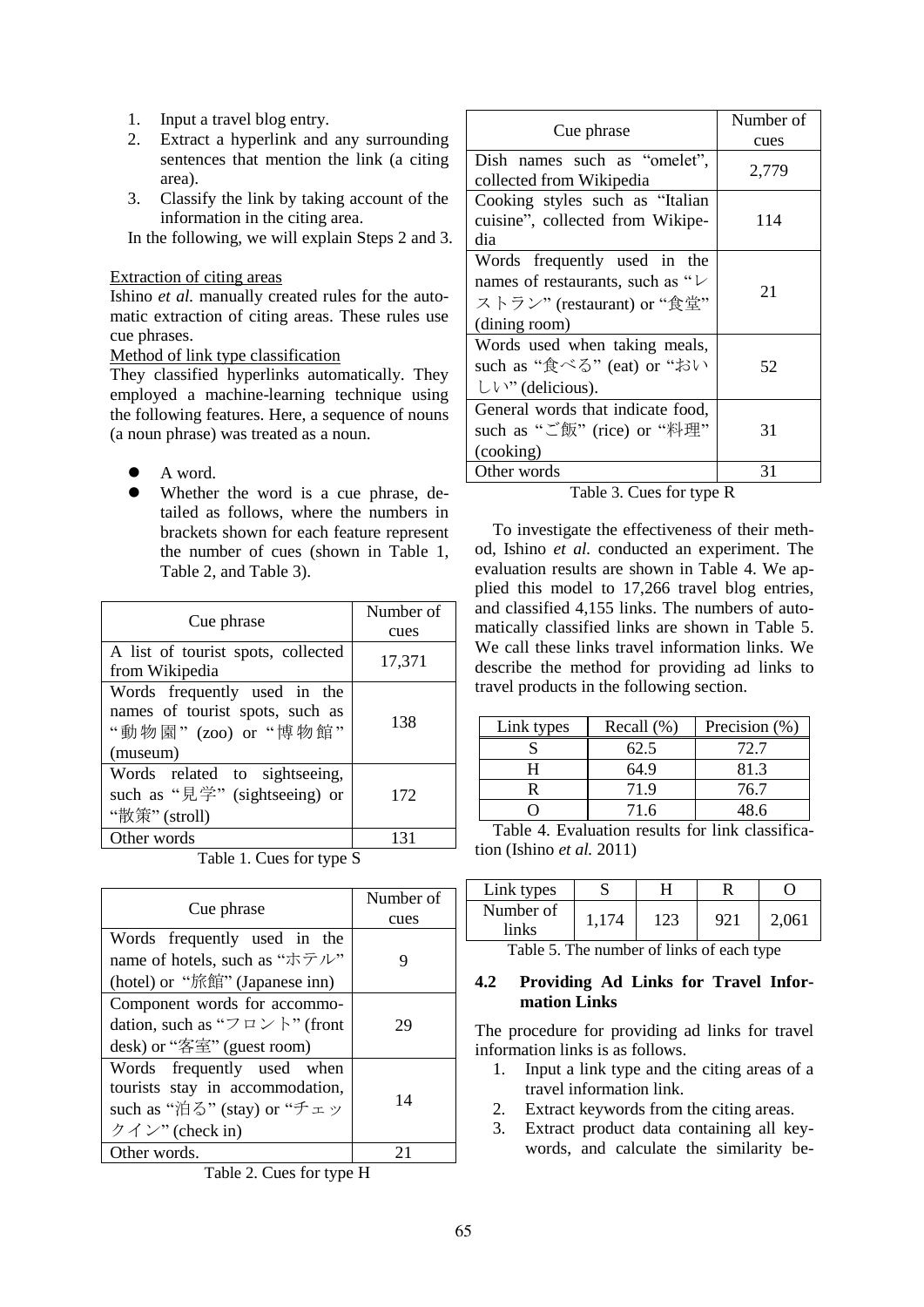tween the citing areas of a travel information link and the product data.

- 4. Provide an ad link to the product data having the highest similarity for the travel information link.
- In the following, we will explain Steps 2 and 3.

#### Keyword extraction based on link types

We extract keywords for travel products corresponding to the link type. We use the cues used by Ishino's method for classifying travel information links, and extract keywords from citing areas of link types S and R.

First, we describe the method for extracting keywords from citing areas of link type S. The cues for type S shown in Table 1, such as tourist spots collected from Wikipedia and words frequently used in the names of tourist spots, tend to become keywords. Therefore, we register these cues as candidate keywords for link type S. If citing areas of link type S contain candidate keywords, we extract them as keywords. In addition, if citing areas contain names of places, we extract them as keywords. Candidate keywords for link type S are shown in Table 6.

Next, we describe a method for extracting keywords from citing areas of link type R. The cue for type R shown in Table 3, such as dish names and cooking styles, tend to become keywords. Therefore, we register these cues as candidate keywords for link type R. If citing areas of link type R contain candidate keywords, we extract them as keywords. Candidate keywords for link type R are shown in Table 7. We used CaboCha software

(http://chasen.org/~taku/software/cabocha/) to identify location names.

| Candidate keywords                                                                                  | Number of<br>candidate<br>keywords |
|-----------------------------------------------------------------------------------------------------|------------------------------------|
| A list of tourist spots, collected<br>from Wikipedia                                                | 17,812                             |
| Words frequently used in the<br>names of tourist spots, such as<br>"動物園" (zoo) or "博物館"<br>(museum) | 138                                |
| Names of places                                                                                     |                                    |

Table 6. Candidate keywords for link type S

| Candidate keywords               | Number of<br>candidate<br>keywords |
|----------------------------------|------------------------------------|
| Dish names such as "omelet",     | 2,779                              |
| collected from Wikipedia         |                                    |
| Cooking styles such as "Italian" | 114                                |
| cuisine", collected from Wikipe- |                                    |
| dia                              |                                    |

Table 7. Candidate keywords for link type R

Product data extraction based on the link types We extract product data, which contain all key-

words, and calculate the similarity between citing areas of a travel information link and the product data.

# Product data

We provide ad links to travel products of Rakuten Shopping Mall (Rakuten Ichiba) or facility data of Rakuten Travel released through the Rakuten Institute of Technology for travel information links. An example of product data of Rakuten Ichiba is shown in Figure 3. The product data contain 50 million items. An item has a name, a code, a price, descriptive texts, URL, picture, shop code, category ID and registration date. The facility data contain 11,468 facilities. A facility data entry has a name, ID number, and user review.

|                      | Product data                                                                                                    |  |
|----------------------|-----------------------------------------------------------------------------------------------------------------|--|
| Name                 | [marine diving] Earthly paradise<br>OKINAWA 2009                                                                |  |
| Code                 | seasir-umi:10001011                                                                                             |  |
| Price                | 980                                                                                                             |  |
| Descriptive text     | *The guidebook contains extend-<br>ed information about diving in<br>Okinawa! *It introduces 140 dive<br>spots! |  |
| URL                  | http://item.rakuten.co.jp/seasir-<br>umi/r023/                                                                  |  |
| Picture              | @0 mall/seasir-<br>umi/cabinet/09shohin/rakuenokin<br>awa_2009.jpg                                              |  |
| Category ID          | 101922                                                                                                          |  |
| Registration<br>date | 2010/03/24 15:08:58                                                                                             |  |

#### Figure 3. Product data

We provide ad links to product data having associations with travel information links by using the link types of the travel information links. We take account of the characteristics of link types, and assign each category to link types. Categories of product data are shown in Table 8.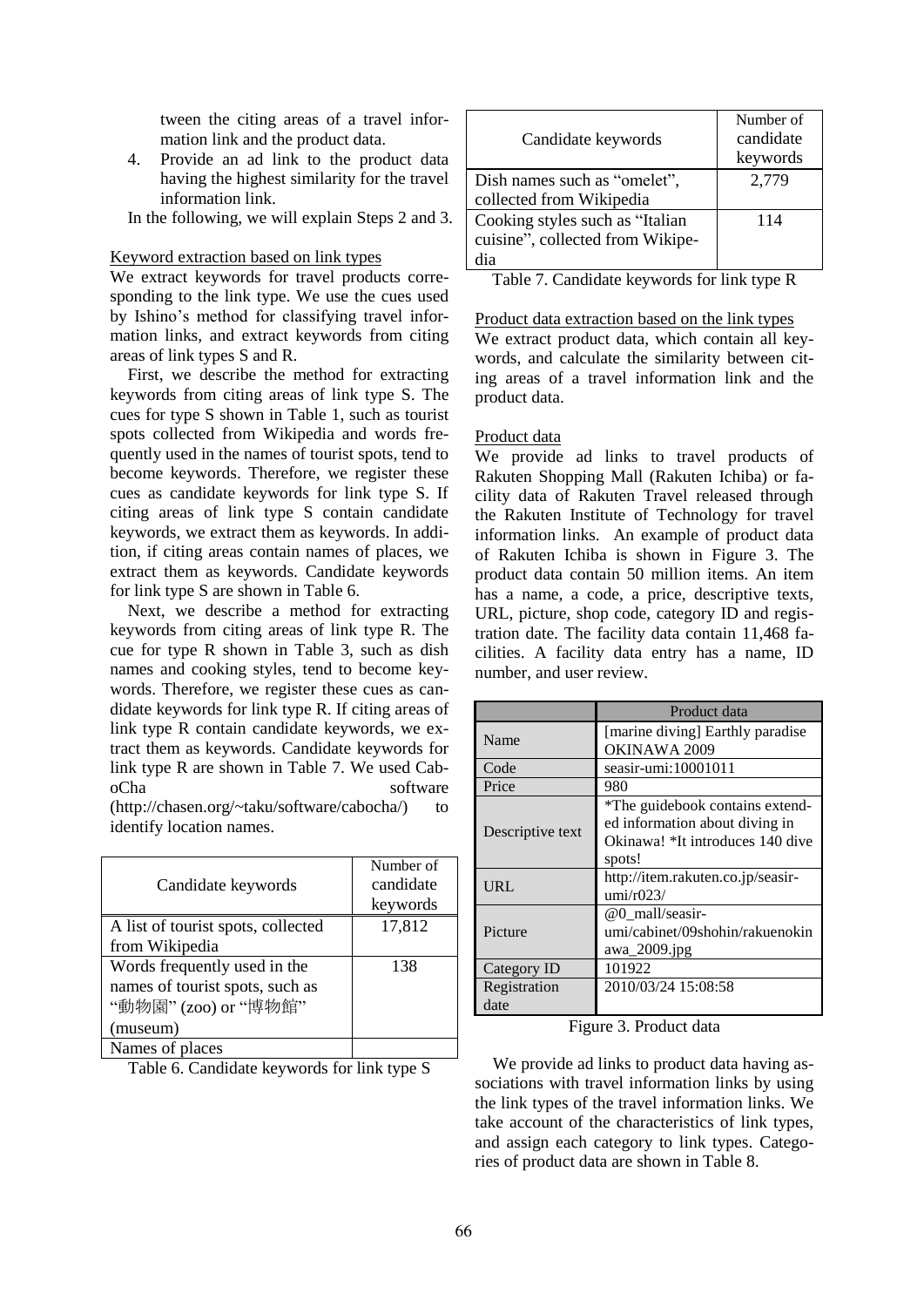Facility data do not contain descriptive texts about the facilities. Therefore, we proposed a method for providing ad links for travel information links of link types S and R.

| Link types     | Category                                   | Number of<br>product data<br>items |
|----------------|--------------------------------------------|------------------------------------|
| S(Spot)        | Product<br>data<br>related to trav-<br>el. | 51,516                             |
| H (Hotel)      | Facility data.                             | 11,468                             |
| R (Restaurant) | Product<br>data<br>related to food.        | 830,807                            |

Table 8. Category of product data assigned to each link type.

We describe a method for collecting product data related to travel. Product data has a category ID. A category master, shown in Table 9, was released through the Rakuten Institute of Technology. The category master has a hierarchic structure. First, we collect subcategories of the category "Travel, Study abroad, Outdoor amusement". In this way, we collect category IDs related to travel, and show the category IDs in Table 10. Next, we collect product data with category ID related to travel as product data related to travel. In the same way, we collect product data related to food.

| Category name                                    | Subcategory ID |
|--------------------------------------------------|----------------|
| Travel,<br>Study abroad,<br>Outdoor<br>amusement | 200162         |
| <b>SANYO</b>                                     | 209830         |
| Panasonic                                        | 503218         |
|                                                  |                |

Table 9. The category master

| Category ID | Category name             |
|-------------|---------------------------|
| 208922      | Hot spring                |
| 208924      | Theme park                |
| 208925      | Guidebook                 |
| 208930      | Travel book, Travel essay |
| 411387      | Mountain climbing,        |
|             | Outdoor amusement, Camp   |

Table 10. Category IDs related to travel

#### Similarity calculation

We describe the method for calculating the similarity between citing areas and product data. We extract product data that contain all keywords *K*, and calculate the similarity *Score* between citing areas of a travel information link and the product data. *Score* is calculated as follows:

$$
Score = \sum_{k_i \subseteq K} Link\_Score(k_i) * Adverting\_Score(k_i)
$$
 (1)

*Link\_Score(k<sub>i</sub>)* is the number of times the given keywords *ki* appears in that citing area. *Advertising*  $Score(k_i)$  is the number of times the given keyword  $k_i$  appears in the descriptive text of the product data. We provide an ad link to the product having the highest score for the travel information link.

# **5 Experiments**

To investigate the effectiveness of our methods, we conducted several experiments.

# **5.1 Experimental Method**

To generate the test data for providing ad links, we randomly selected 50 travel information links of type S and 50 of type R and manually classified them. To investigate the effectiveness of our method, we extracted keywords using the following two methods for evaluation of keywords in Section 5.2 and ad links in Section 5.3.

- Our method: Extract keywords by our method, as described in Section 4.2.
- TF\*IDF: TF\*IDF is a conventional baseline used in the scientific literature for comparison of keywords extraction algorithms. IDF was calculated using an open API

(http://developer.yahoo.co.jp/webapi/sear ch/websearch/v2/websearch.html). We extract the top-X words as keywords.

In addition, we evaluated our method for ad links for the limited categories described in Section 4.2 and all categories of product data.

# **5.2 Evaluation of Keywords**

We evaluated the method for keywords extraction. We used precision as the evaluation measure, calculated as follows:

$$
Precision = \frac{the number of appropriate key words}{the number of extracted key words}
$$
 (2)

The evaluation results are shown in Table 11. Our method attained higher precision than baseline methods.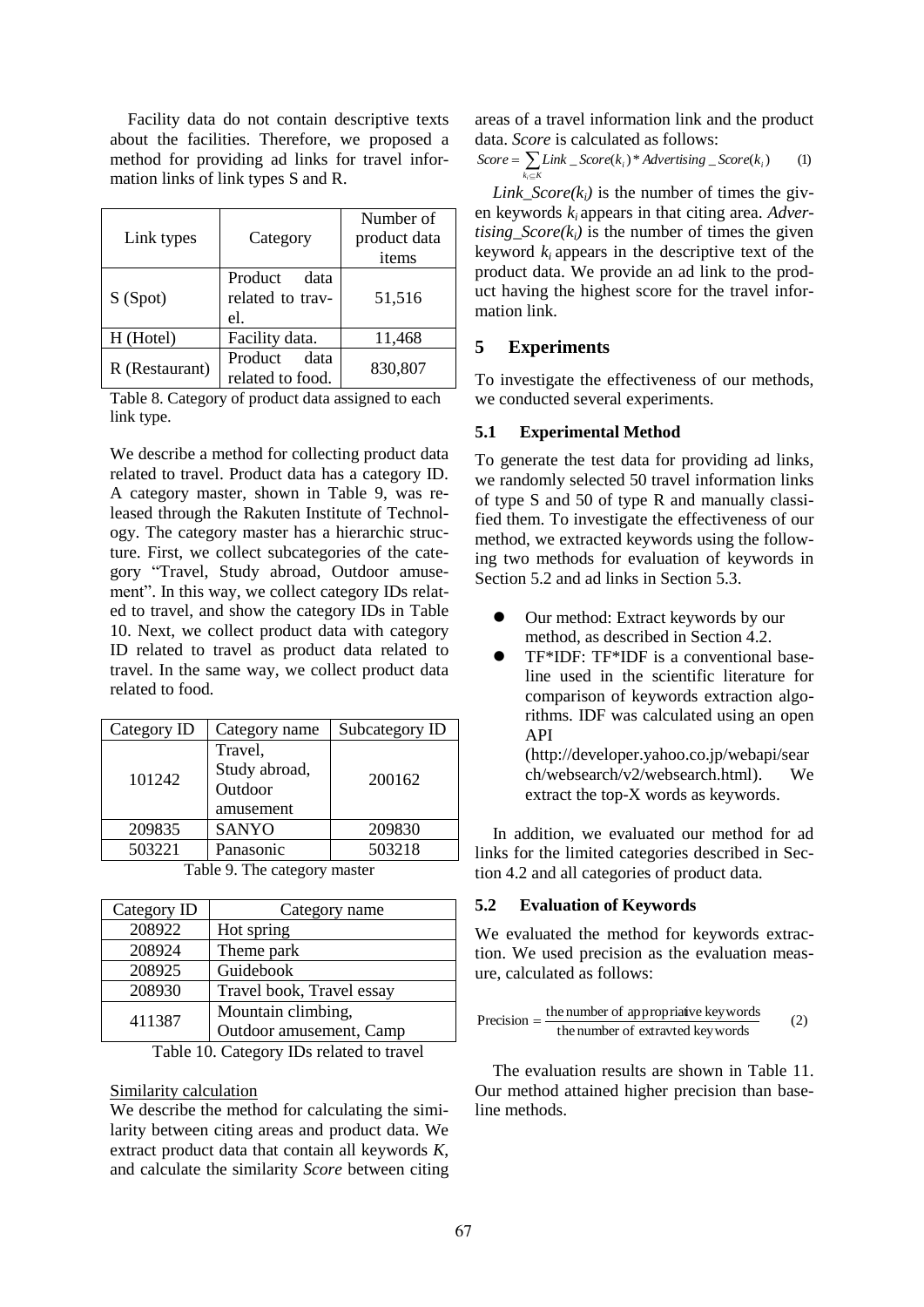|               | Link Type S   | Link Type R   |
|---------------|---------------|---------------|
|               | (% )          | (% )          |
| Our method    | 81.8 (72/88)  | 98.0 (49/50)  |
| $TF*IDF(X=1)$ | 46.0(23/50)   | 48.0 (24/50)  |
| $TF*IDF(X=2)$ | 38.0 (38/100) | 37.4 (37/99)  |
| $TF*IDF(X=3)$ | 36.0(54/150)  | 36.5(54/148)  |
| $TF*IDF(X=4)$ | 34.0 (68/200) | 31.5(62/197)  |
| $TF*IDF(X=5)$ | 34.0 (85/250) | 32.5 (80/246) |
|               |               |               |

Table 11.Precision of extracted keywords

There were two typical errors in keyword extraction: (1) the lack of cues and (2) a problem with the method of keywords extraction. We describe these errors as follows.

#### (1) The lack of cues:

For keywords extraction, we used manually selected cues, as described in Section 4.2. To improve the coverage of cues, a statistical approach, such as applying n-gram statistics to a larger blog corpus, will be required.

(2) The problem with the method of keywords extraction:

In the following example, our method mistakenly extracted "天然温泉" (a natural hot spring) as a keyword, because the candidate keywords for link type S "天然温泉" (a natural hot spring) appears in the citing areas.

# **[original]** お湯のヌルヌル感と温まり具合は最高で す。 高浜の「湯っぷる」 詳しいことは→ http://www.seaside-takahama.com/ ここは天然温泉じゃないんですが **[translation]** The quality and the temperature of spring water are great. "YUPPLE" in Takahama. For details, access the following web page: http://www.seaside-takahama.com/ YUPPLE is not a natural hot spring.

#### **5.3 Evaluation of Ad Links**

We evaluated the method for providing ad links for travel information links. We used precision and coverage as evaluation measures, which were calculated as follows:

the number of appropriative travel

| Precision $=$ | information links provided ad links                                                                  | (3) |
|---------------|------------------------------------------------------------------------------------------------------|-----|
|               | the number of travel information                                                                     |     |
|               | links provided ad links                                                                              |     |
|               | the number of travel information links                                                               |     |
|               | Coverage $=$ $\frac{provided \, ad \, links}{the \, number \, of \, travel \, information \, links}$ | (4) |
|               |                                                                                                      |     |

The evaluation results are shown in Table 12 and Table 13. We obtained a higher precision than the baseline methods.

|               | Precision<br>(% ) | Coverage<br>(% ) |
|---------------|-------------------|------------------|
| Our method    | 79.3 (23/29)      | 58.0 (29/50)     |
| $TF*IDF(X=1)$ | 39.1 (18/46)      | 92.0 (46/50)     |
| $TF*IDF(X=2)$ | 37.8 (14/37)      | 74.0 (37/50)     |
| $TF*IDF(X=3)$ | 35.9(7/20)        | 40.0 (20/50)     |
| $TF*IDF(X=4)$ | 36.4(4/11)        | 22.0(11/50)      |
| $TF*IDF(X=5)$ | 0.0(0/2)          | 4.0(2/50)        |

| Table 12. Precision and coverage of providing ad |
|--------------------------------------------------|
| links for travel information links of type S     |

|               | Precision<br>(% ) | Coverage<br>(% ) |
|---------------|-------------------|------------------|
| Our method    | 91.3(21/23)       | 46.0(23/50)      |
| $TF*IDF(X=1)$ | 22.0(11/50)       | 100.0(50/50)     |
| $TF*IDF(X=2)$ | 29.5 (13/44)      | 88.0 (44/50)     |
| $TF*IDF(X=3)$ | 25.0(7/28)        | 56.0 (28/50)     |
| $TF*IDF(X=4)$ | 6.3(1/16)         | 32.0 (16/50)     |
| $TF*IDF(X=5)$ | 25.0(2/8)         | 16.5(8/50)       |

Table 13. Precision and coverage of providing ad links for travel information links of type R

First, we discuss the results for link type S. As shown in Table 12, our method attained higher precision than the baseline methods. For coverage,  $TF*IDF (X=1)$  and  $TF*IDF (X=2)$  were better than our method, while we obtained more appropriate travel information links provided as ad links than the baseline method.

Next, we discuss the results for link type R. As shown in Table 13, our method attained higher precision than the baseline methods. For coverage,  $TF*IDF (X=1)$ ,  $TF*IDF (X=2)$  and  $TF*IDF$  $(X=3)$  were better than our method, while we obtained larger numbers of appropriate travel information links provided as ad links than the baseline methods. Therefore, our experimental results confirm the effectiveness of our methods.

We discuss a typical error in providing links. In the following example, we could not provide ad links. Our method extracted an appropriative keyword "Nihon-heso-kōen" (The Navel Park,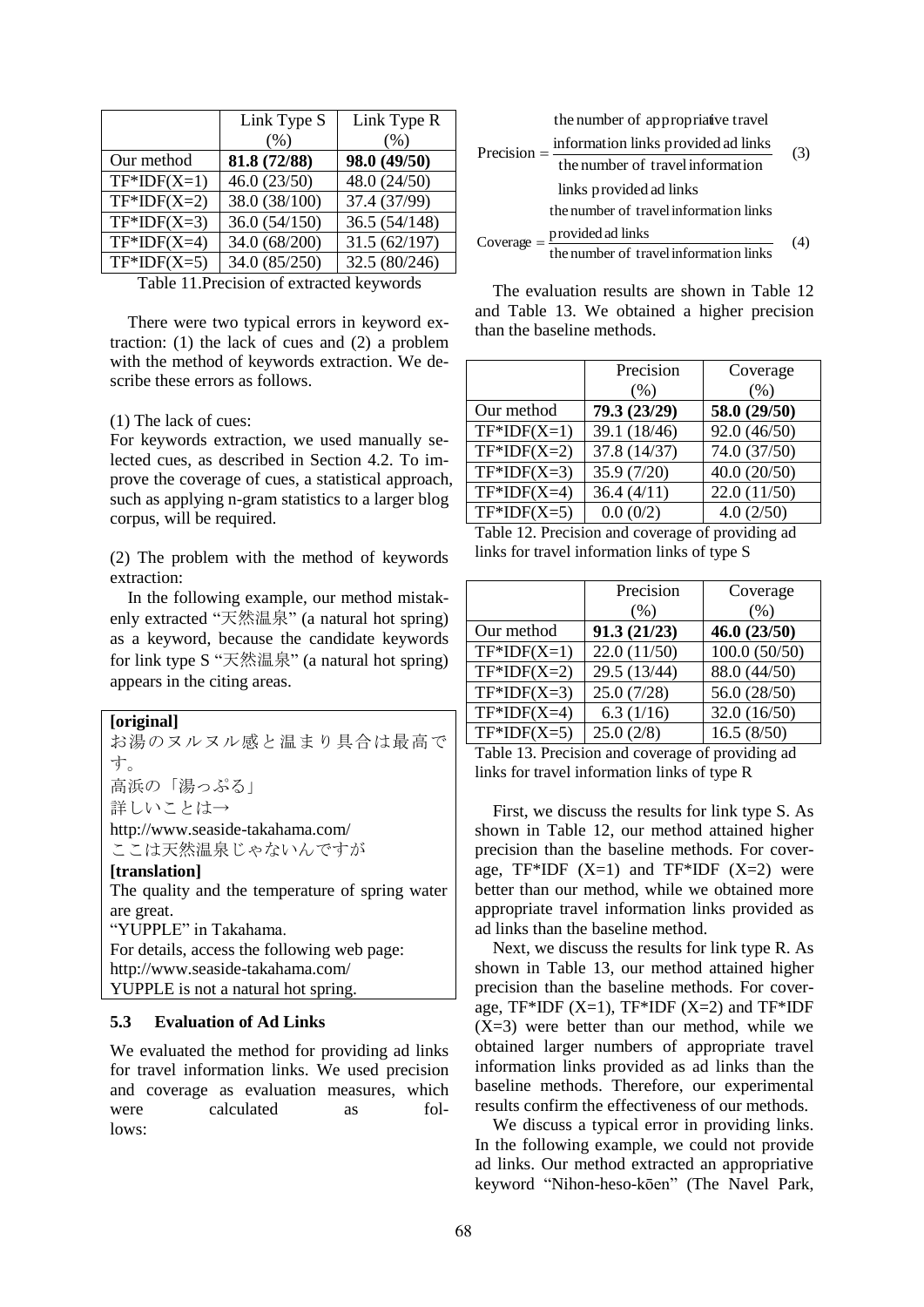NISHIWAKI, JAPAN). Nihon-heso-kōen is a park in Hyogo prefecture, Japan. However, there are no product data containing this word, and we could not provide any ad links for the travel information link. To solve this problem, we took the address of Nihon-heso-kōen from web pages, and provided an ad link to a guidebook that describes tourist spots near Nihon-heso-kōen for the travel information link.

**[original]**

今回初めてお会いした、Kamon さん奥さん は、モデルさんのようなとても綺麗な方で した! このメンバーで、第一目的地"日本へそ公 園"へ ここでの目的は、やっぱり"ぶーにゃん" に会う事・・・ が、今回も会えませんでしたつ Д`)・゜・。・゜゜・\*:.。 **[translation]** I met with Mrs. Kamon for the first time. She was very beautiful like a model! We came to visit "Nihon-heso-kōen" (The Navel Park, NISHIWAKI, JAPAN).

We expected to see "Bu-nyan", but we missed again :-(

#### **5.4 Evaluation of Limited Category**

We evaluate our method for ad links for the limited category shown in Section 4.2 and for all categories of product data. We used precision and coverage as evaluation measures, as described in Section 4.3. The evaluation results are shown in Table 14 and Table 15.

|                                             | Precision    | Coverage<br>$\%$ |
|---------------------------------------------|--------------|------------------|
| Our method<br>(particular<br>cate-<br>gory) | 79.3 (23/29) | 58.0 (29/50)     |
| <b>Baseline</b><br>(all categories)         | 38.2 (13/34) | 68.0 (34/50)     |

Table 14. Precision and coverage of ad links for travel information links of type S (evaluation particular category)

|                                             | Precision<br>(% ) | Coverage<br>(%) |
|---------------------------------------------|-------------------|-----------------|
| Our method<br>(particular<br>cate-<br>gory) | 91.3(21/23)       | 46.0(23/50)     |
| <b>Baseline</b><br>(all categories)         | 70.8 (17/24)      | 48.0 (24/50)    |

Table 15. Precision and coverage of ad links for travel information links of type R (evaluation of particular category)

As shown in the tables, our method attained higher precision than the baseline method. For coverage, baselines of types S and R were better than our method, while we obtained a larger number of appropriate travel information links provided as ad links than the baseline method. Therefore, our experimental results confirm the effectiveness of our methods.

As examples of more appropriate ad links than our method could provide, the baseline method could provide ad links to product data not directly related to travel, such as books, CDs and DVDs that describe tourist spots. These are not categorized as product data related to travel in our system. In our future work, we plan to classify such product data as related to travel automatically so that we can provide more appropriate ad links.

# **6 Conclusion**

We have proposed a method for providing ad links for travel information links automatically. For the extraction of keywords, we obtained 81.8% precision for link type S and 98.0% precision for link type R. For providing ad links, we obtained 79.3% precision for link type S and 78.3% precision for link type R. Our method also provided larger numbers of appropriate travel information links as ad links than the baseline method. Our experimental results have confirmed the effectiveness of our methods.

# **7 Future Work**

For our method, we used manually selected cues. To increase the number of cues, a statistical approach is required.

In this paper, we have focused on travel information links written in Japanese. In our future work, we will translate cue phrases from Japanese into other languages, and apply our method to travel information links in various languages.